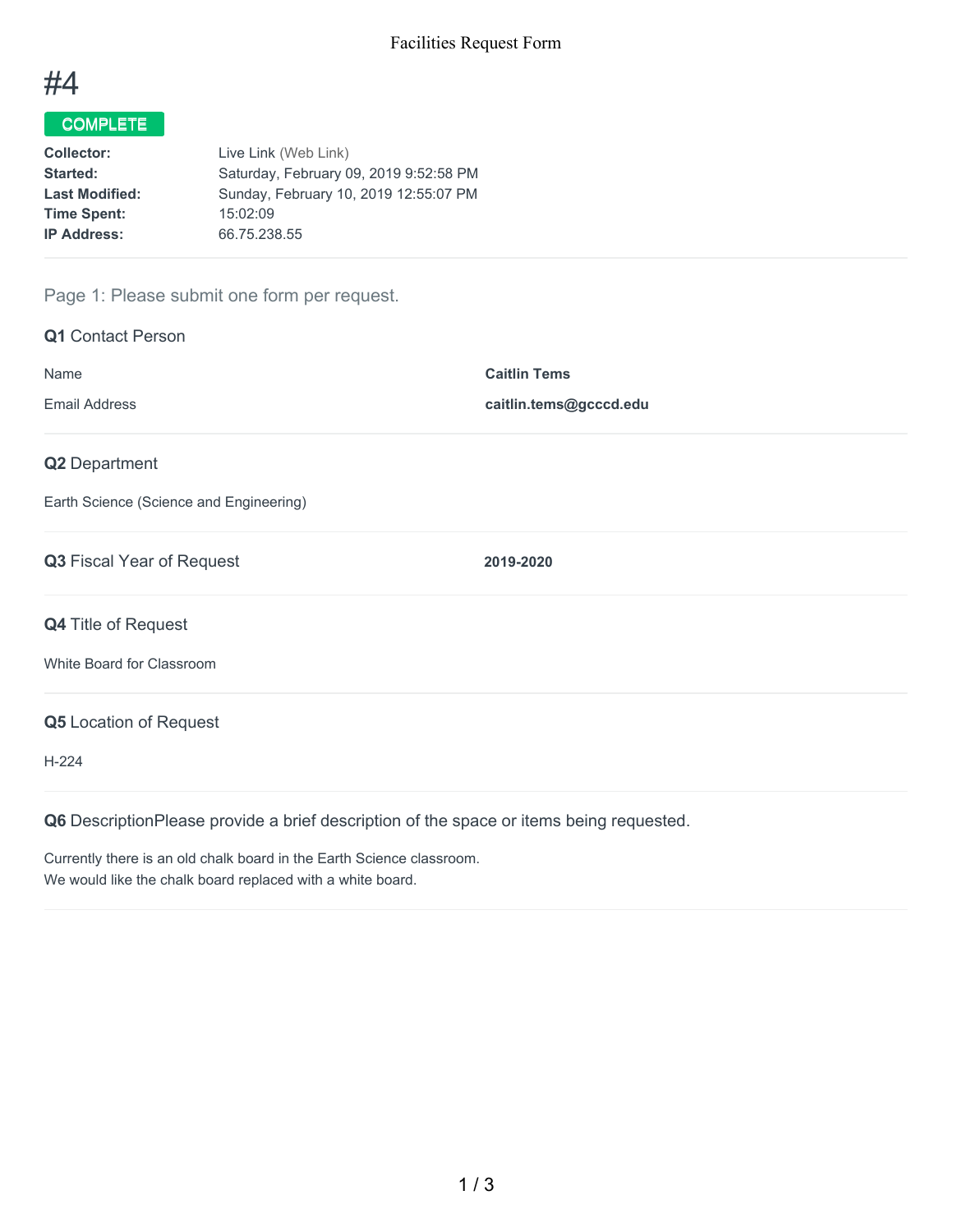#### Facilities Request Form

**Q7** Please provide the justification for the request, discussing the following: How will the request (and associated program review goal) support the College's mission and strategic priorities? Does the request address any health, safety, or security issues? Ir so, please describe them. What do program or service area data indicate with regard to growth in increased demand for services? How will the request advance the continuous quality improvement of the department or work area?

The Earth Science Program, like the mission of the College, serves a diverse community of students who benefit from a wide range of educational opportunities in the Geology, Geography and Oceanography disciplines. The Earth Science Program has been rebuilt in the last few years to promote economic, civic and cultural development of the students by introducing students to jobs/careers in Earth Science fields, incorporating the intersection of Earth's system and human impact and culture, and encouraging active participation in civic responsibilities. The redevelopment of these courses has led to the incorporation of innovative active learning techniques and the utilization of technology in the classroom. Some of the equipment and learning tools that are available in the Earth Science classroom are outdated and need to be updated to support the courses. The most significant update that is needed is classroom white board to replace the old chalk board that is currently in the classroom. Students and instructors alike have provided feedback that the chalk board reduces student engagement and motivation in the classroom. The current chalk board leaves significant residue behind when information is erased making it difficult to fully utilize the chalk board in classes and makes unpleasant screeching noises when written on with chalk. With the redevelopment of the program, enrollment is increasing and there is a higher demand for Earth Science courses and updated facilities to promote student success.

# **Q8** What is the estimated one-time cost of the request? 3000 **Q9** Contact Person Name **Caitlin Tems** Email Address **caitlin.tems@gcccd.edu Q10** Department Earth Science (Science and Engineering) **Q11** Fiscal Year of Request **2019-2020 Q12** Title of Request White Board for the Earth Science Classroom **Q13** Location of Request H-224 Page 2